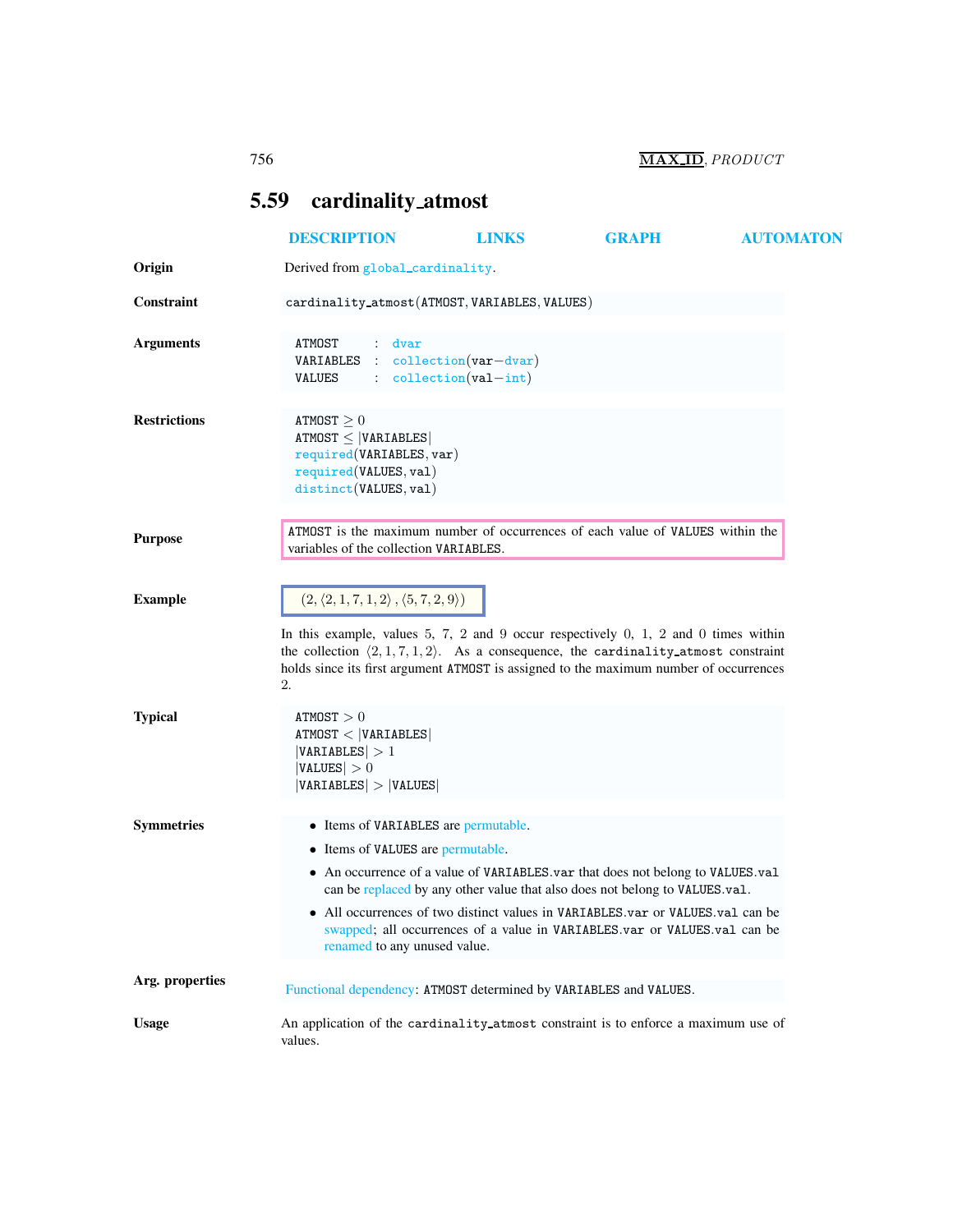## <sup>20030820</sup> 757

<span id="page-1-0"></span>

| <b>Remark</b>    | This is a restricted form of a variant of the among constraint and of the<br>global_cardinality constraint. In the original global_cardinality constraint, one<br>specifies for each value its minimum and maximum number of occurrences. |  |  |  |
|------------------|-------------------------------------------------------------------------------------------------------------------------------------------------------------------------------------------------------------------------------------------|--|--|--|
| <b>Algorithm</b> | See global_cardinality [342].                                                                                                                                                                                                             |  |  |  |
| See also         | <b>generalisation:</b> global_cardinality (single count variable replaced by an individ-<br>ual count variable for each value), multi_inter_distance (window of size 1 replaced<br>by window of DIST consecutive values).                 |  |  |  |
|                  | <b>implied by: among.</b>                                                                                                                                                                                                                 |  |  |  |
| <b>Keywords</b>  | application area: assignment.                                                                                                                                                                                                             |  |  |  |
|                  | <b>characteristic of a constraint:</b> automaton, automaton with array of counters.                                                                                                                                                       |  |  |  |
|                  | constraint arguments: pure functional dependency.                                                                                                                                                                                         |  |  |  |
|                  | <b>constraint type:</b> value constraint.                                                                                                                                                                                                 |  |  |  |
|                  | <b>filtering:</b> arc-consistency.                                                                                                                                                                                                        |  |  |  |
|                  | <b>final graph structure:</b> acyclic, bipartite, no loop.                                                                                                                                                                                |  |  |  |
|                  | <b>modelling:</b> at most, functional dependency.                                                                                                                                                                                         |  |  |  |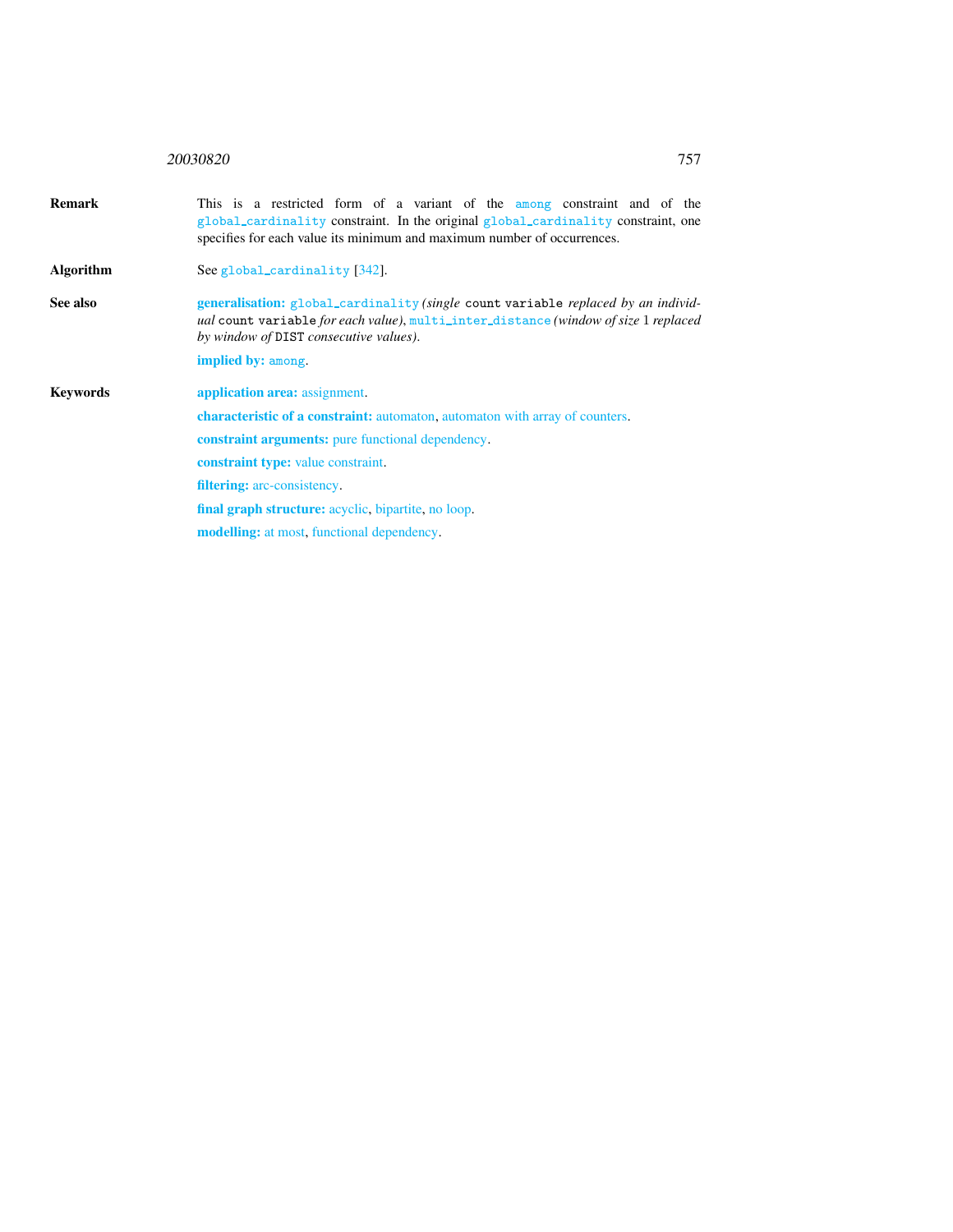# <span id="page-2-0"></span>758 MAX ID,PRODUCT

| Arc input(s)               | <b>VARIABLES VALUES</b>                               |  |
|----------------------------|-------------------------------------------------------|--|
| Arc generator              | $PRODUCT \rightarrow collection(variables, values)$   |  |
| Arc arity                  | 2                                                     |  |
| Arc constraint(s)          | $variable s.var = values.val$                         |  |
| <b>Graph property(ies)</b> | $MAX.ID = ATMOST$                                     |  |
| <b>Graph class</b>         | $\bullet$ ACYCLIC<br>• BIPARTITE<br>$\bullet$ NO LOOP |  |

Graph model Parts (A) and (B) of Figure [5.133](#page-2-1) respectively show the initial and final graph associated with the Example slot. Since we use the MAX ID graph property, the vertex that has the maximum number of predecessor is stressed with a double circle.



<span id="page-2-1"></span>Figure 5.133: Initial and final graph of the cardinality atmost constraint